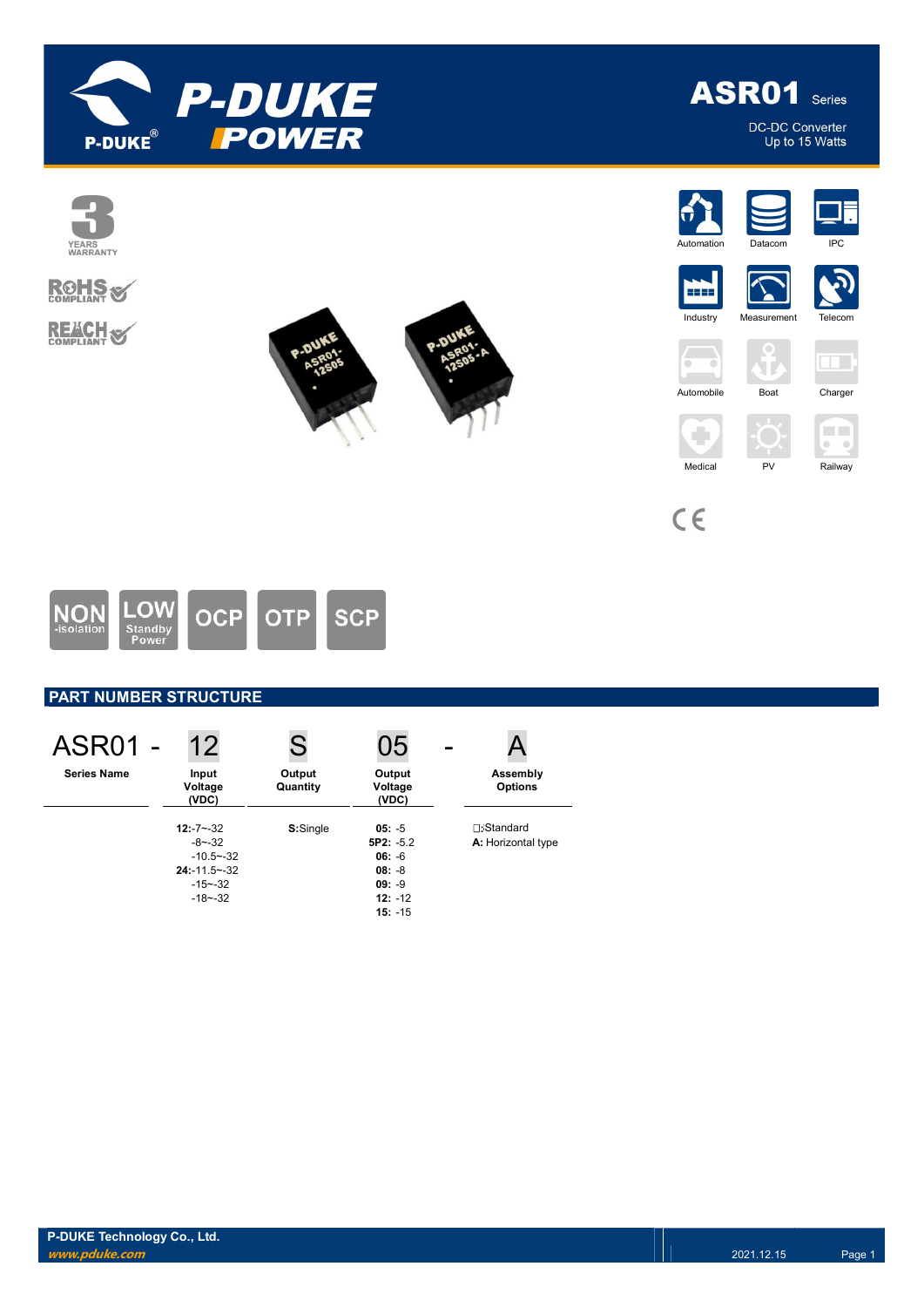

# ASR01 Series

# TECHNICAL SPECIFICATION All specifications are typical at nominal input, full load and 25℃ unless otherwise noted

| Model         | Input Range   | <b>Output Voltage</b> | <b>Output Current</b> |              | <b>Input Current</b><br>@ No Load | <b>Efficiency</b>  |      | <b>Maximum</b><br><b>Capacitor Load</b> |  |
|---------------|---------------|-----------------------|-----------------------|--------------|-----------------------------------|--------------------|------|-----------------------------------------|--|
| <b>Number</b> |               |                       | @Min.Load             | @FullLoad    |                                   | Max.Vin<br>Min.Vin |      |                                         |  |
|               | <b>VDC</b>    | <b>VDC</b>            | $\mathsf{A}$          | $\mathsf{A}$ | mA                                | $\frac{1}{2}$      | $\%$ | μF                                      |  |
| ASR01-12S05   | $-7 - -32$    | -5                    | $-0.1$                | -1           | $-3$                              | 91.5               | 84.5 | 1600                                    |  |
| ASR01-12S5P2  | $-7 \sim -32$ | $-5.2$                | $-0.1$                | $-1$         | $-3$                              | 92.0               | 85.0 | 1600                                    |  |
| ASR01-12S06   | $-8 - -32$    | -6                    | $-0.1$                | $-1$         | -3                                | 92.5               | 86.5 | 1000                                    |  |
| ASR01-12S08   | $-10.5 - 32$  | $-8$                  | $-0.1$                | $-1$         | $-3$                              | 94.0               | 89.0 | 1000                                    |  |
| ASR01-24S09   | $-11.5 - 32$  | $-9$                  | $-0.1$                | $-1$         | -3                                | 94.5               | 90.5 | 1000                                    |  |
| ASR01-24S12   | $-15 - -32$   | $-12$                 | $-0.1$                | $-1$         | $-3$                              | 96.0               | 92.0 | 470                                     |  |
| ASR01-24S15   | $-18 - -32$   | $-15$                 | $-0.1$                | -1           | $-3$                              | 96.0               | 93.5 | 470                                     |  |

| <b>INPUT SPECIFICATIONS</b>   |                                           |                   |         |       |                |             |
|-------------------------------|-------------------------------------------|-------------------|---------|-------|----------------|-------------|
| <b>Parameter</b>              |                                           | <b>Conditions</b> | Min.    | Typ.  | Max.           | <b>Unit</b> |
| Operating input voltage range |                                           | ASR01-12S05       | -7      | $-12$ | $-32$          |             |
|                               |                                           | ASR01-12S5P2      | -7      | $-12$ | $-32$          |             |
|                               |                                           | ASR01-12S06       | -8      | $-12$ | $-32$          |             |
|                               |                                           | ASR01-12S08       | $-10.5$ | $-12$ | $-32$          | <b>VDC</b>  |
|                               |                                           | ASR01-24S09       | $-11.5$ | -24   | $-32$          |             |
|                               |                                           | ASR01-24S12       | $-15$   | $-24$ | $-32$          |             |
|                               |                                           | ASR01-24S15       | $-18$   | $-24$ | $-32$          |             |
| Start up time                 | Constant resistive load                   | Power up          |         | 15    |                | ms          |
| Rise time                     | Time for Vo to rise from 10% to 90% of Vo |                   |         | 10    |                | ms          |
| Maximum input current         | $V$ in= $V$ in(min); lo= $I$ o(max)       |                   |         |       | -1             | A           |
| Input filter                  |                                           |                   |         |       | Capacitor type |             |

| <b>OUTPUT SPECIFICATIONS</b> |                                    |                   |          |        |          |         |  |  |
|------------------------------|------------------------------------|-------------------|----------|--------|----------|---------|--|--|
| <b>Parameter</b>             |                                    | <b>Conditions</b> | Min.     | Typ.   | Max.     | Unit    |  |  |
| Voltage accuracy             |                                    |                   | $-2.0$   |        | $+2.0$   | $\%$    |  |  |
| Line regulation              | Low Line to High Line at Full Load |                   | $-1.0$   |        | $+1.0$   | %       |  |  |
| Load regulation              | 10% Full Load to Full Load         | Standard type     | $-0.5$   |        | $+0.5$   | %       |  |  |
|                              |                                    | Suffix-A          | $-0.6$   |        | $+0.6$   |         |  |  |
| Ripple and noise             | Measured by 20MHz bandwidth        | -5Vout            |          | 50     |          |         |  |  |
|                              |                                    | $-5.2$ Vout       |          | 50     |          |         |  |  |
|                              |                                    | -6Vout            |          | 75     |          |         |  |  |
|                              |                                    | -8Vout            |          | 75     |          | mVp-p   |  |  |
|                              |                                    | -9Vout            |          | 75     |          |         |  |  |
|                              |                                    | -12Vout           |          | 75     |          |         |  |  |
|                              |                                    | -15Vout           |          | 75     |          |         |  |  |
| Temperature coefficient      |                                    |                   | $-0.015$ |        | $+0.015$ | $%$ $C$ |  |  |
| Dynamic load response        | 50% load step change               | Peak deviation    |          | 5      |          | %Vo     |  |  |
|                              |                                    | Recovery time     |          | 250    | 350      | μs      |  |  |
| Over load protection         | % of lout rated; Hiccup mode       |                   |          | $-2.0$ |          | A       |  |  |
| Short circuit protection     | Continuous, automatics recovery    |                   |          |        |          |         |  |  |

| <b>GENERAL SPECIFICATIONS</b> |                                                     |              |      |                    |      |  |
|-------------------------------|-----------------------------------------------------|--------------|------|--------------------|------|--|
| <b>Parameter</b>              | <b>Conditions</b>                                   | Min.         | Typ. | Max.               | Unit |  |
| Switching frequency           | 12S05.12S5P2                                        | 323          | 380  | 437                | kHz  |  |
|                               | <b>Others</b>                                       | 425          | 500  | 575                |      |  |
| Safety meets                  |                                                     |              |      | IEC/ EN/ UL62368-1 |      |  |
| Case material                 | Non-conductive black plastic                        |              |      |                    |      |  |
| Potting material              | Silicone (UL94 V-0)                                 |              |      |                    |      |  |
| Weight                        |                                                     | 3.1g(0.11oz) |      |                    |      |  |
| <b>MTBF</b>                   | $8.475 \times 10^6$ hrs<br>MIL-HDBK-217F, Full load |              |      |                    |      |  |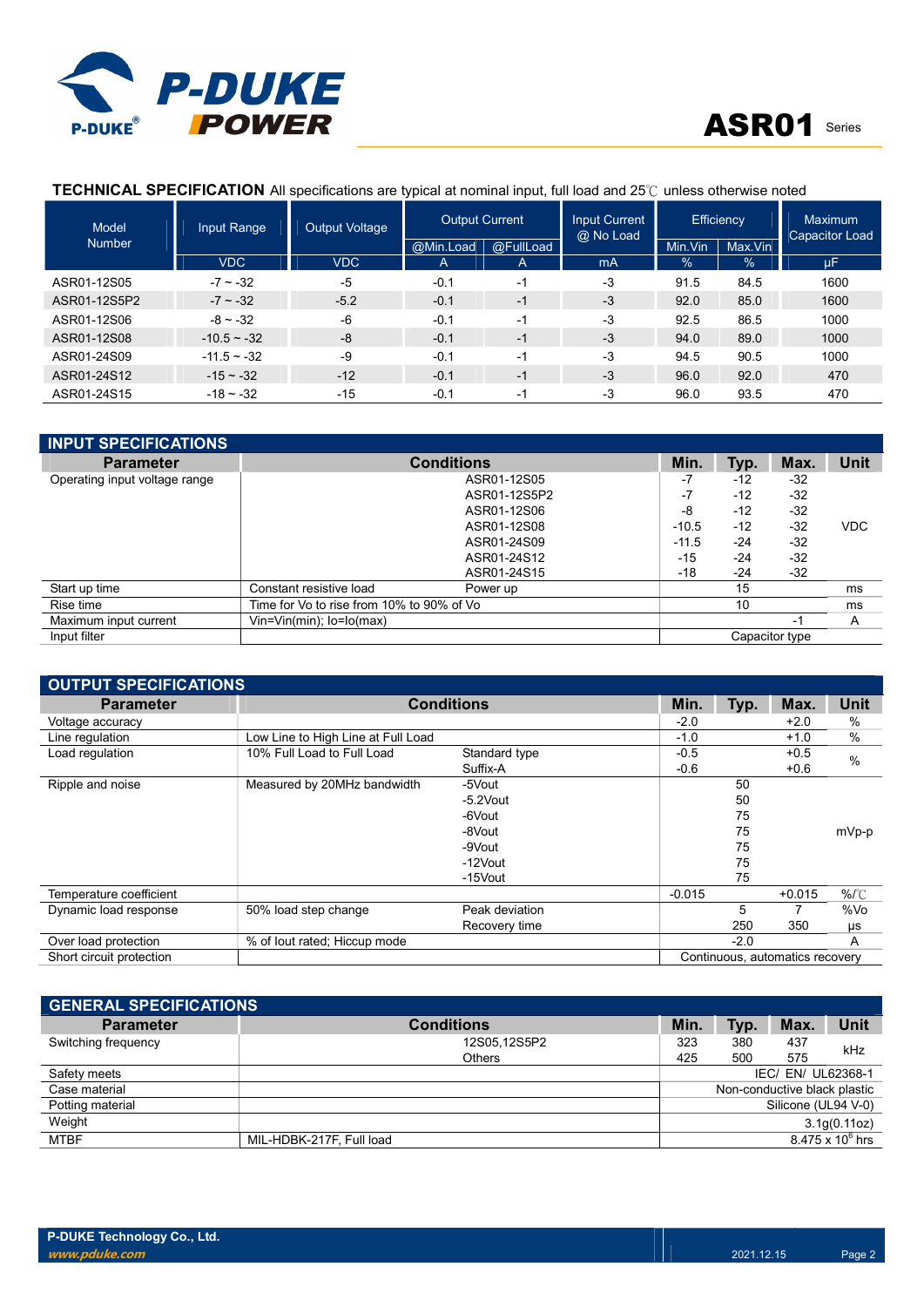

| <b>ENVIRONMENTAL SPECIFICATIONS</b> |                      |            |      |        |              |  |
|-------------------------------------|----------------------|------------|------|--------|--------------|--|
| <b>Parameter</b>                    | <b>Conditions</b>    | <b>Min</b> | Typ. | Max.   | Unit         |  |
| Operating temperature range         |                      | -40        |      | $+85$  | °C           |  |
| Over temperature protection         | Internal IC junction |            | 165  |        | °C           |  |
| Storage temperature range           |                      | -55        |      | $+125$ | °C           |  |
| Thermal shock                       |                      |            |      |        | MIL-STD-810F |  |
| Vibration                           |                      |            |      |        | MIL-STD-810F |  |
| Relative humidity                   |                      |            |      |        | 5% to 95% RH |  |
| - - - - -- - - - - - - -<br>.       | .<br>.               |            |      |        |              |  |

CAUTION: This power module is not internally fused. An input line fuse must always be used.

## CHARACTERISTIC CURVE







## FUSE CONSIDERATION

This power module is not internally fused. An input line fuse must always be used.

This encapsulated power module can be used in a wide variety of applications, ranging from simple stand-alone operation to an integrated part of sophisticated power architecture.

To maximum flexibility, internal fusing is not included; however, to achieve maximum safety and system protection, always use an input line fuse. The input line fuse suggest as below:

| Model                 | <b>Fuse Rating</b><br>Ά | Fuse Type |
|-----------------------|-------------------------|-----------|
| ASR01-12 <sup>-</sup> | 1.6                     | Slow-Blow |
| ASR01-24              | .6                      | Slow-Blow |

The table based on the information provided in this data sheet on inrush energy and maximum DC input current at low Vin.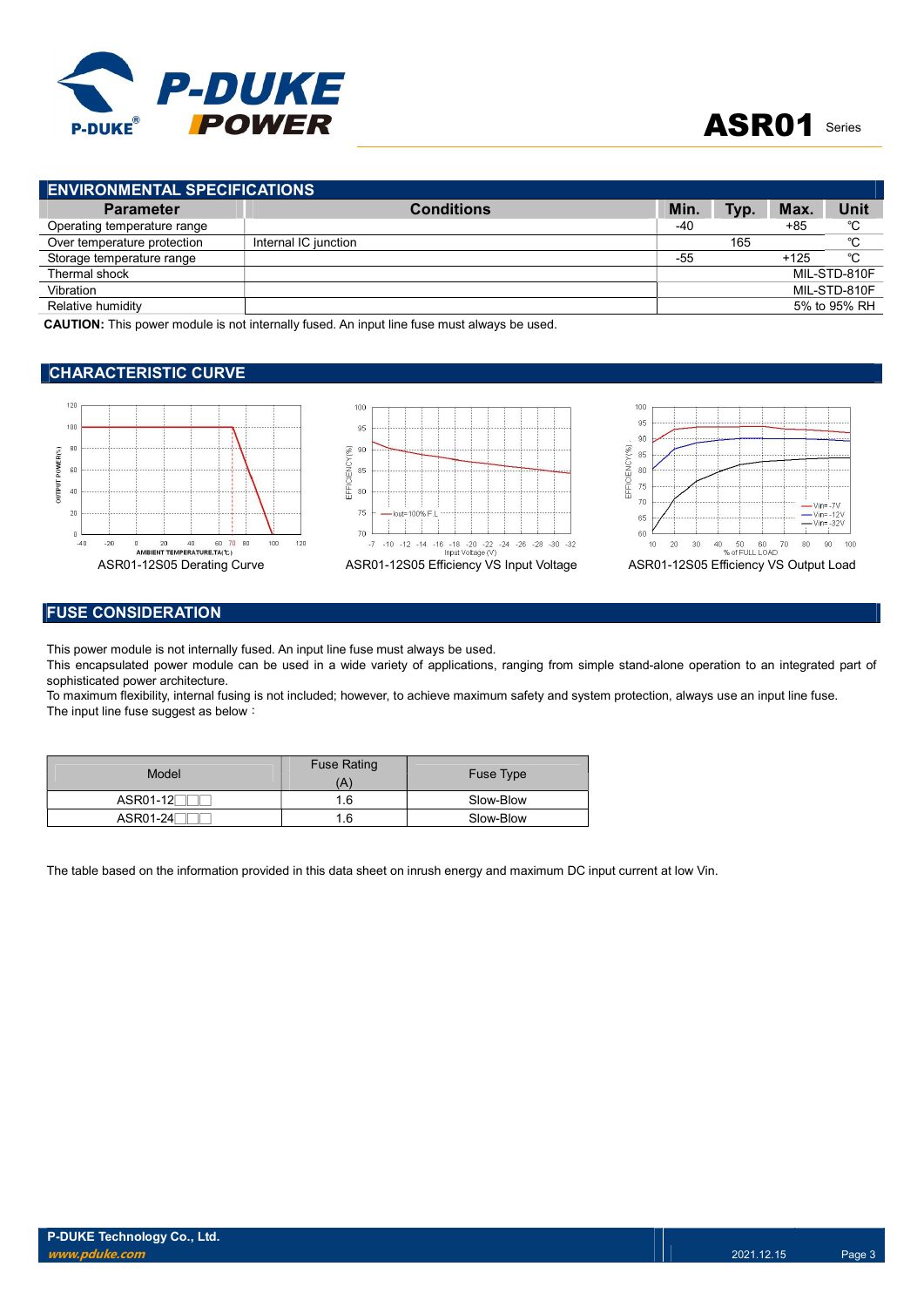

# ASR01 Series

# MECHANICAL DRAWING

### STARDANDS ASR01-OUSOU Vertical SIP type



BOTTOM VIEW

| PIN | <b>DEFINE</b> |
|-----|---------------|
|     | <b>GND</b>    |
|     | -Vin          |
|     | -Vout         |

1. All dimensions in Inch [mm] Tolerance: X.XX±0.02 [X.X±0.5] X.XXX±0.01 [X.XX±0.25] 2. Pin dimension tolerance ±0.004 [0.10]

### SUFFIX-A ASR01-ONSON-A Horizontal SIP type



**BOTTOM VIEW**